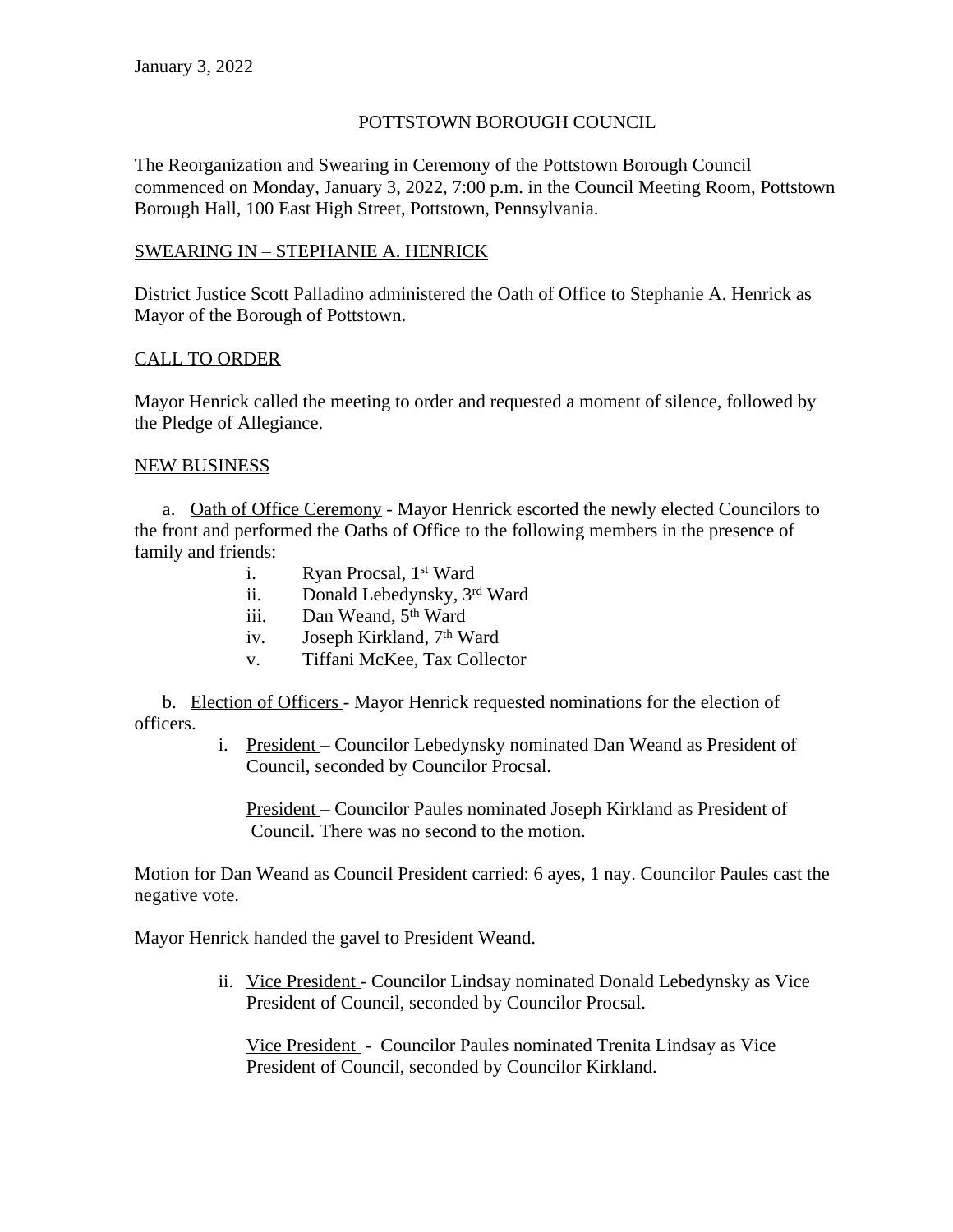President Weand requested a roll-call vote for Donald Lebedynsky as Vice President of Council.

| Kirkland   | no  | Procsal | yes |
|------------|-----|---------|-----|
| Lebedynsky | ves | Vanni   | yes |
| Lindsay    | yes | Weand   | yes |
| Paules     | no  |         |     |

Motion for Donald Lebedynsky as Vice President carried: 5 ayes, 2 nays.

iii. President Pro-Tem – Councilor Lebedynsky nominated Trenita Lindsay as President Pro-Tem of Council, seconded by Councilor Procsal.

Motion for Trenita Lindsay as President Pro-Tem carried: 7 ayes.

iv. Secretary – Councilor Lindsay nominated Virginia Takach as Secretary of Council, seconded by Councilor Vanni.

Motion to appoint Virginia Takach as Secretary carried: 7 ayes.

v. Treasurer – Councilor Lebedynsky nominated Marley Boone as Treasurer of Council, seconded by Councilor Procsal.

Motion to appoint Marley Boone as Treasurer carried: 7 ayes.

vi. Solicitor – Councilor Lindsay nominated Charles D. Garner, Jr. as Solicitor for the Borough of Pottstown, seconded by Councilor Lebedynsky.

Motion to appoint Charles D. Garner, Jr. as Solicitor carried: 7 ayes

vii. Assistant Solicitor – Councilor Procsal nominated Matthew Hovey as Assistant Solicitor for the Borough of Pottstown, seconded by Councilor Lebedynsky.

Motion to appoint Matthey Hovey as Assistant Solicitor: carried: 7 ayes.

viii. Engineer – Councilor Lebedynsky nominated Cedarville Engineering as Engineer for the Borough of Pottstown, seconded by Councilor Vanni.

Motion to appoint Cedarville Engineering as Engineer carried: 7 ayes.

ix. Planning Commission Engineer – Councilor Lebedynsky nominated Cedarville Engineering as the Engineer for the Borough's Planning Commission, seconded by Councilor Lindsay.

Motion to appoint Cedarville Engineering as Engineer for the Planning Commission carried: 7 ayes.